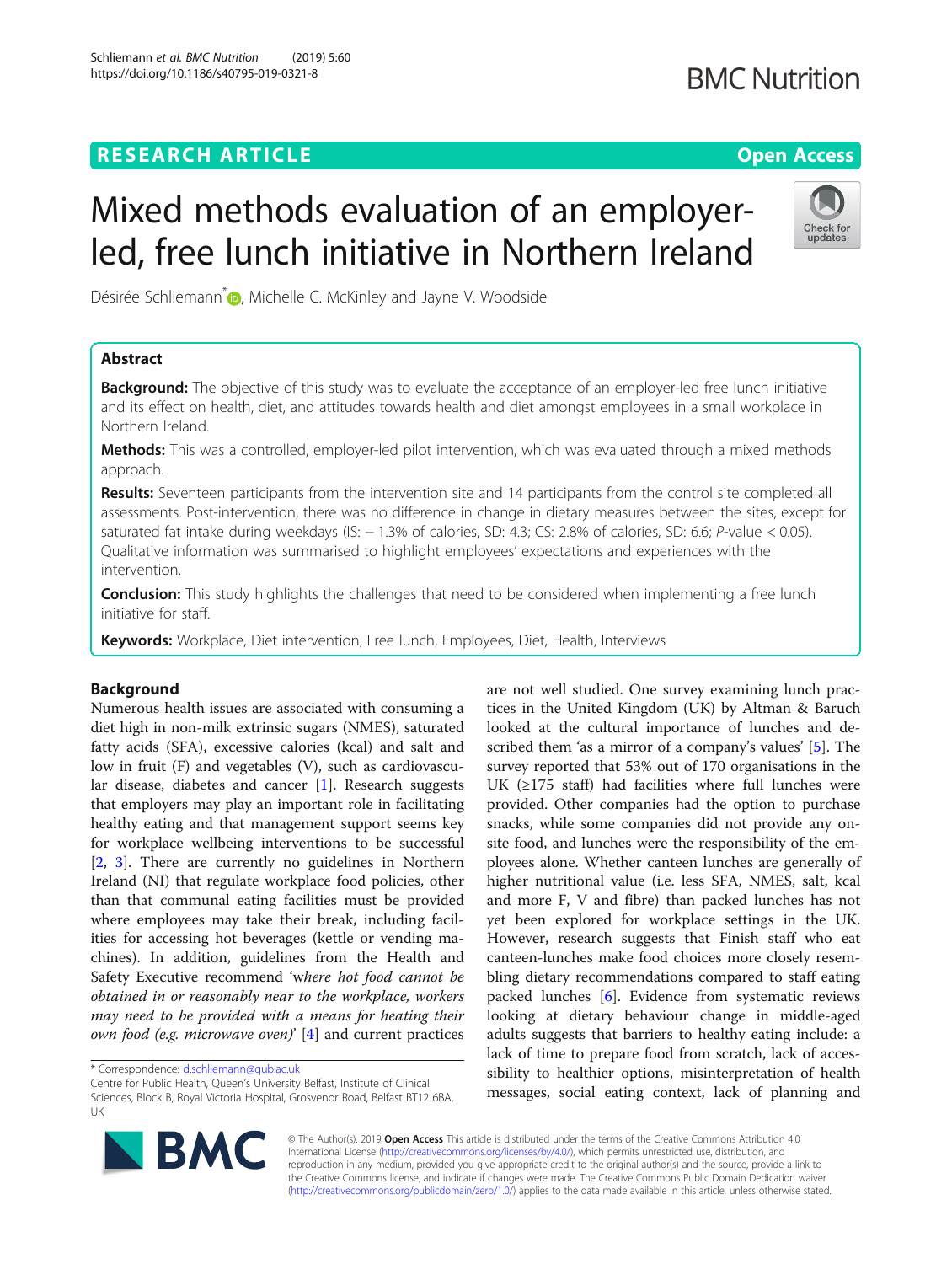<span id="page-1-0"></span>convenience [\[7](#page-11-0)]. Qualitative and quantitative studies also reported that cost, choice and availability mainly influenced employees' food choice in the workplace and that preparing food at home helped staff to eat more healthily at work  $[8, 9]$  $[8, 9]$  $[8, 9]$ . The aim of this study was to evaluate the acceptance of an employer-led initiative to provide free, healthy work lunches and their effectiveness in terms of improving health, diet, and attitudes to health and diet amongst employees in a small workplace in NI. The primary endpoint of this study was change in F and V intake (gram/day), both, at weekends (OFF duty) and during weekdays (ON duty) between the intervention site (IS) and control site (CS). Secondary outcomes that were assessed were change in (1) overall diet and eating habits, (2) health measures, and (3) job satisfaction between the IS and CS as well as (4) attitudes towards diet and health and (5) acceptability of the lunches and the overall initiative post-intervention by employees from the IS.

# **Methods**

This was a controlled, workplace-led pilot intervention to evaluate the effect of free, healthy lunches on employees' F and V intake, overall diet and health status (Fig. 1).

#### Setting

The workplace was a large carpet manufacturer operating on two worksites (one small site with 20 employees and one large site with 300 employees) both located in a rural area of NI and with sister companies worldwide. Both Northern Irish worksites did not have a canteen to start with and employees were consuming packed lunches or lunches purchased outside of work.

# Study population

In August 2014, all employees from the small site, i.e. the IS, were invited to participate and an equal number of matched controls (matched on age, gender and work type) were recruited from the large worksite, i.e.the CS (Fig. 1). Participants had to work full-time on either site as only full-time employees stay for lunch at the canteen. Furthermore, participants were excluded if pregnant, breastfeeding or following a strict diet during the intervention period as eating habits are likely not reflective of the general working population. As an incentive to participate, employees were offered personalised nutrition advice (based on the *Eatwell plate*  $[10]$  $[10]$ , as the basis of current dietary recommendations at the time) by a researcher who was a qualified nutritionist, after completion of the study. Written consent was obtained from all participants prior to study commencement.

# Employer-led intervention

Based on the feedback from a sister company in Denmark, where a healthy meal and salads for lunch were provided for employees on a daily basis, the employer decided to pilot the provision of healthy lunches for employees at the IS, with the aim of eventually rolling it out to the control site CS. Starting late October 2014, lunches were designed and prepared by a member of catering staff who was not trained in nutrition and selected the meals on offer based on the assessment of their personal opinion of a nutritious lunch. The food was presented in a self-catered buffet type format with a choice of a hot meal, soup or sandwich, salads and fruits for a six-month trial period. The lunches were provided free of charge.

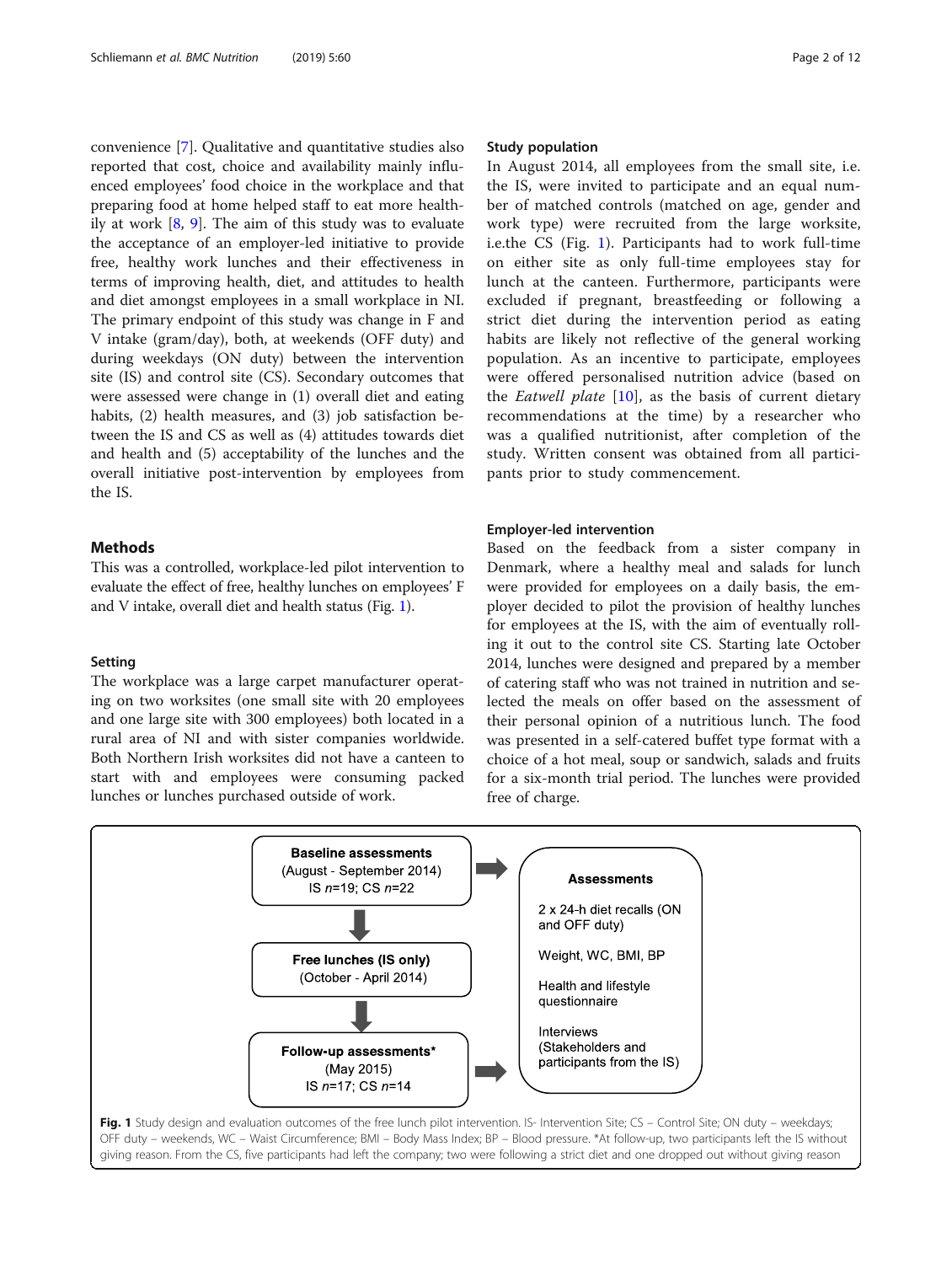#### **Measurements**

Employees who agreed to take part were invited for two 20 to 30 min appointments at baseline and at 6 months for a follow-up. These were scheduled by the site manager and conducted during working hours by the researcher using similar methods as described previously [[11\]](#page-11-0), but are summarised below.

#### Dietary measures

Two 24-h (24-h) diet recalls were conducted pre- and post-intervention to quantitatively assess nutrient intake over a 24-h period. To account for differences between OFF duty and ON duty eating habits, recalls were taken Mondays and on one other weekday. The 24-h diet recall was an adapted version of the validated UK standard 24-h diet recall as used previously for workplace diet interventions [[11](#page-11-0), [12](#page-11-0)]. All diet recalls were entered using the dietary analysis software package WISP (Weighed Intake Software Program; Tinuviel Software, Warrington, UK). Dietary information was transferred into SPSS to analyse the main nutrients of interest (i.e. kcal, energy from total fat (Fat), SFA, NMES, F and V intake). To reduce inter-observer error, baseline and follow-up recalls were entered by one researcher and checked for accuracy by a second researcher.

# Health measures

Body mass index (BMI) was calculated based on weight and height measurements taken during the study visits  $(kg/m<sup>2</sup>)$ . To calculate waist circumference (WC), the average distance between the last rib and the hipbone was taken and from there the midway WC was measured. Systolic (SBP) and diastolic blood pressure (DBP) readings were assessed using an OMRON M5–1 digital blood pressure monitor. All readings were conducted three times to increase accuracy and the average was calculated from the second and third reading.

## Study questionnaires

A modified version of a validated questionnaire [\[12](#page-11-0)] was used to assess demographic characteristics, working habits and general health as well as diet behaviour and knowledge  $[13]$  $[13]$  $[13]$ , physical activity  $[14]$ , smoking and alcohol consumption  $[15]$  $[15]$  and job satisfaction  $[16]$  $[16]$  $[16]$ .

#### Interviews

Semi-structured interviews were carried out with stakeholders and employees to assess their motivation and views on healthy eating at work and the acceptability of the lunches. The topic guide was developed by the research team with questions that were adapted from previous qualitative studies  $[8, 11, 17]$  $[8, 11, 17]$  $[8, 11, 17]$  $[8, 11, 17]$  $[8, 11, 17]$  $[8, 11, 17]$  $[8, 11, 17]$  (Additional file [1](#page-10-0)). Questions regarding improvement suggestions were included at follow-up. The topic guide was piloted and probes were added that were specific to the workplace, e.g. referring to vending machines and break time as potential barriers to eat healthy. Similarly, follow-up questions were tailored post-intervention to capture workplace specific issues (e.g. tidiness and portion sizes). Interviews with stakeholders who were involved with organising the food court were similar to employee interviews and also included questions assessing their motivation to provide healthy lunches. The interviews were conducted by one researcher (DS) who met interviewees only briefly prior to the interviews (i.e. for conducting the dietary recall and health measurements). All interviews took 20 to 30 min and were tape-recorded and transcribed anonymously into Microsoft Word. The transcripts were analysed using thematic analysis [[18\]](#page-11-0) by one researcher (DS) who was trained in qualitative research and confirmed by a second researcher (JVW). Codes and candidate themes were identified by looking across the data and grouped into main themes.

## Statistical analysis

Quantitative data was analysed with the statistical software package SPSS version 20. The change in diet- and health-related endpoints was compared between IS and CS using student independent samples t-tests for continuous variables and Chi-square test for categorical variables. Change within sites was analysed using paired samples t-test for continuous variables and Chi-square test for categorical variables.

# Results

Nineteen participants from the IS (10 male and 9 female) and 22 participants from the CS (11 male and 11 female) completed all baseline assessments. There was a higher proportion of manual workers in the IS (73.3%) compared to the CS (59.1%). At follow-up, two people from the IS and five participants from the CS dropped out (Fig. [1](#page-1-0)). The analysis, therefore, included 17 participants from the IS and 14 from the CS.

## Diet

At baseline, the CS consumed significantly more F than the IS ON duty (IS: 187.9 g, SD: 170.2; CS: 332.1 g, SD: 237.8; *p*-value  $\leq 0.05$ ) (Table [1\)](#page-3-0). Participants from both sites consumed more F than V. Participants from the IS and CS on average met the kcal recommendations ON and OFF duty, however, OFF duty, both sites consumed more kcal and SFA compared to ON duty. The IS consumed more SFAs than recommended, both ON and OFF duty and significantly more than the CS ON duty (IS: 13.9% of kcal, SD: 3.8; CS: 10.1% of kcal, SD: 3.5; pvalue < 0.01). Participants from both sites, on average, reported a notably higher intake of NMES than recommended, both, ON and OFF duty. The CS met the daily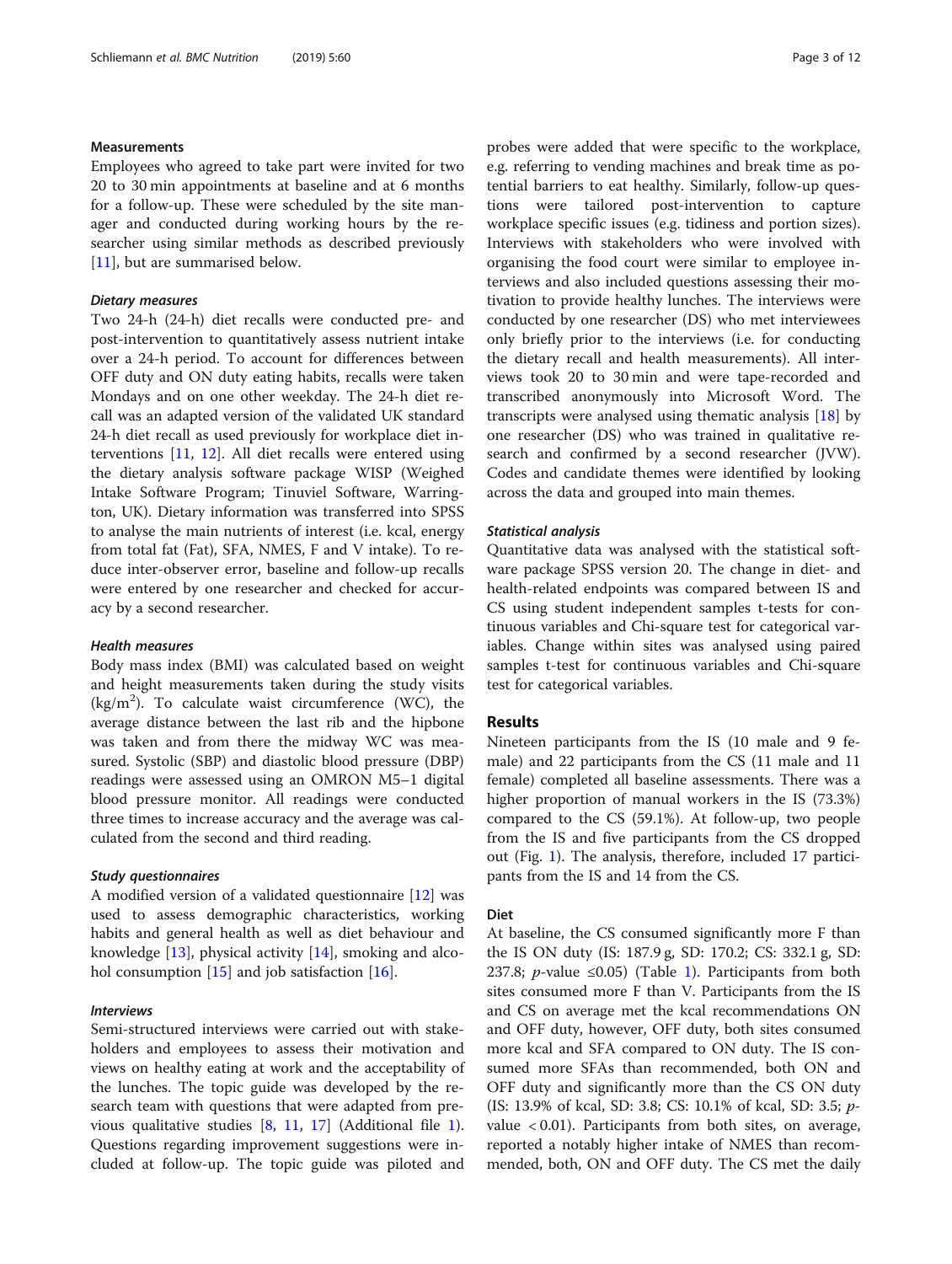<span id="page-3-0"></span>**Table 1** Difference in dietary change at follow-up (ON and OFF duty) between the IS (n 17) and CS (n 14)

|                              |                   | IS OFF duty      |                     | IS ON duty       |                     | CS OFF duty      |                     | CS ON duty       |                     | P-value          | $P$ -value      |
|------------------------------|-------------------|------------------|---------------------|------------------|---------------------|------------------|---------------------|------------------|---------------------|------------------|-----------------|
|                              |                   | Baseline         | Change <sup>a</sup> | Baseline         | Change <sup>a</sup> | Baseline         | Change <sup>a</sup> | Baseline         | Change <sup>a</sup> | OFF <sup>b</sup> | ON <sup>c</sup> |
| Calories <sup>d</sup> (kcal) | Mean<br><b>SD</b> | 1886.8<br>794.5  | $-152.0$<br>718.0   | 1767.8<br>621.4  | $-114.7$<br>581.4   | 2117.0<br>1118.2 | $-0.7$<br>792.6     | 2005.0<br>674.7  | $-94.5$<br>561.8    | 0.58             | 0.92            |
| Total Fat (% of kcal)        | Mean<br><b>SD</b> | 35.1<br>6.7      | 0.5<br>9.2          | 35.1<br>7.1      | $-0.6$<br>10.4      | 31.8<br>10.2     | 1.8<br>12.5         | 32.9<br>9.1      | $-0.5$<br>13.0      | 0.74             | 0.97            |
| SFA (% of kcal)              | Mean<br><b>SD</b> | 15.4<br>4.1      | $-2.3$<br>5.7       | 13.9<br>4.0      | $-1.3$<br>4.3       | 13.5<br>6.0      | 0.5<br>5.0          | 10.3<br>3.4      | 2.8<br>6.6          | 0.23             | < 0.05          |
| NMES (% of kcal)             | Mean<br><b>SD</b> | 10.9<br>8.4      | $-1.1$<br>4.5       | 6.7<br>6.1       | 4.1<br>7.3          | 12.4<br>9.2      | 3.4<br>8.7          | 7.7<br>5.9       | 6.6<br>11.3         | 0.08             | 0.47            |
| Sodium (mg)                  | Mean<br><b>SD</b> | 2617.5<br>1243.0 | $-307.7$<br>411.4   | 3045.3<br>1477.7 | $-440.5$<br>1821.4  | 3029.2<br>1416.8 | 165.3<br>2088.5     | 3224.2<br>1624.0 | $-121.2$<br>2378.9  | 0.49             | 0.68            |
| F(q)                         | Mean<br><b>SD</b> | 156.6<br>171.8   | $-60.7$<br>133.8    | 148.1<br>202.9   | 77.4<br>163.8       | 250.0<br>220.3   | $-102.1$<br>304.2   | 284.2<br>238.3   | $-6.4$<br>324.3     | 0.64             | 0.36            |
| V(q)                         | Mean<br><b>SD</b> | 124.8<br>139.6   | 48.9<br>204.8       | 114.0<br>86.8    | $-4.8$<br>121.3     | 196.4<br>134.8   | $-19.6$<br>176.1    | 187.4<br>183.3   | $-2.1$<br>257.2     | 0.33             | 0.97            |

OFF duty – weekends, ON duty – weekdays, CS control site, IS intervention site, SFA saturated fatty acid, NMES non-milk extrinsic sugars, kcal calories, mg milligram, a gram, F Fruit, V Veg

The findings in this table are presented for participants who completed the follow-up assessments only

<sup>a</sup> Values demonstrate the change at follow-up within the IS and CS, separately

b P-values demonstrate the statistically significant difference in change at follow-up in OFF duty eating habits between the IS and CS conditions of the US conditions of the IS and CS conditions of the IS and CS conditions

 $\text{P-values}$  demonstrate the statistically significant difference in change at follow-up in ON duty eating habits between the IS and CS d Calories refers to the total number of calories consumed in one day

recommended values (DRVs) guidelines, ON and OFF duty, for total fat consumption, whereas the IS consumed slightly more than recommended.

# Interviews Baseline

At follow-up (Table 1), the IS significantly reduced their ON duty SFA intake compared to the CS (IS: − 1.3% of kcal, SD: 4.3; CS: 2.8% of kcal, SD: 6.6; P-value < 0.05). Change in F intake ON duty was slightly higher in the IS at follow-up (77.4 g, SD: 163.8 g) and lower in the CS  $(-6.4 \text{ g}, SD: 324.3 \text{ g})$ . V intake stayed the same ON duty, however, any change in F or V intake was not significant. There was no significant difference in change in any other dietary measures between the two sites ON and OFF duty.

#### Health

Table [2](#page-4-0) displays baseline and change data and highlights that there was no significant difference between IS and CS at baseline and there was no difference in change in health measures between the sites (data not shown for smoking, alcohol consumption and physical activity). On average, participants from both sites were classified as overweight at baseline and at follow-up.

# Job satisfaction

There was no significant change in job satisfaction score pre- and post-intervention and no difference between the two sites post-intervention despite the introduction of the free lunches at the IS (data not shown).

Employees  $(n 10)$  and four key stakeholder were interviewed at baseline. Key themes discussed by staff during the baseline interviews when asked about their current diet, influences on food choice at home and at work and about their opinions on the food court are demonstrated in Table [3](#page-5-0). Employees had a basic understanding about healthy eating and were hoping to learn more as a result of the food court. Before the food court was introduced, employees were either bringing in packed lunches in form of sandwiches, dinner leftovers or take-away meals. Some reservations were voiced about the proposed food court and are highlighted in Table [3.](#page-5-0) Suggestions and concerns expressed by employees were shared anonymously with management to be addressed from the start.

When the stakeholders were asked about the motivations of the company to implement the food court, mixed messages were given about its purpose and expectations on the food court in terms of nutrition:

'[…] when we as a company – we are knowledgeable that healthy eating is important and the benefits to health, the benefits to our employees' health is very important to us because we need people here. You know and we need them to be healthy and enjoying their work and to provide healthy choices' Stakeholder 1

'[…] we're not on a sort of campaign of making everybody – of making everybody into healthy eaters you know we're here primarily to run a business. But if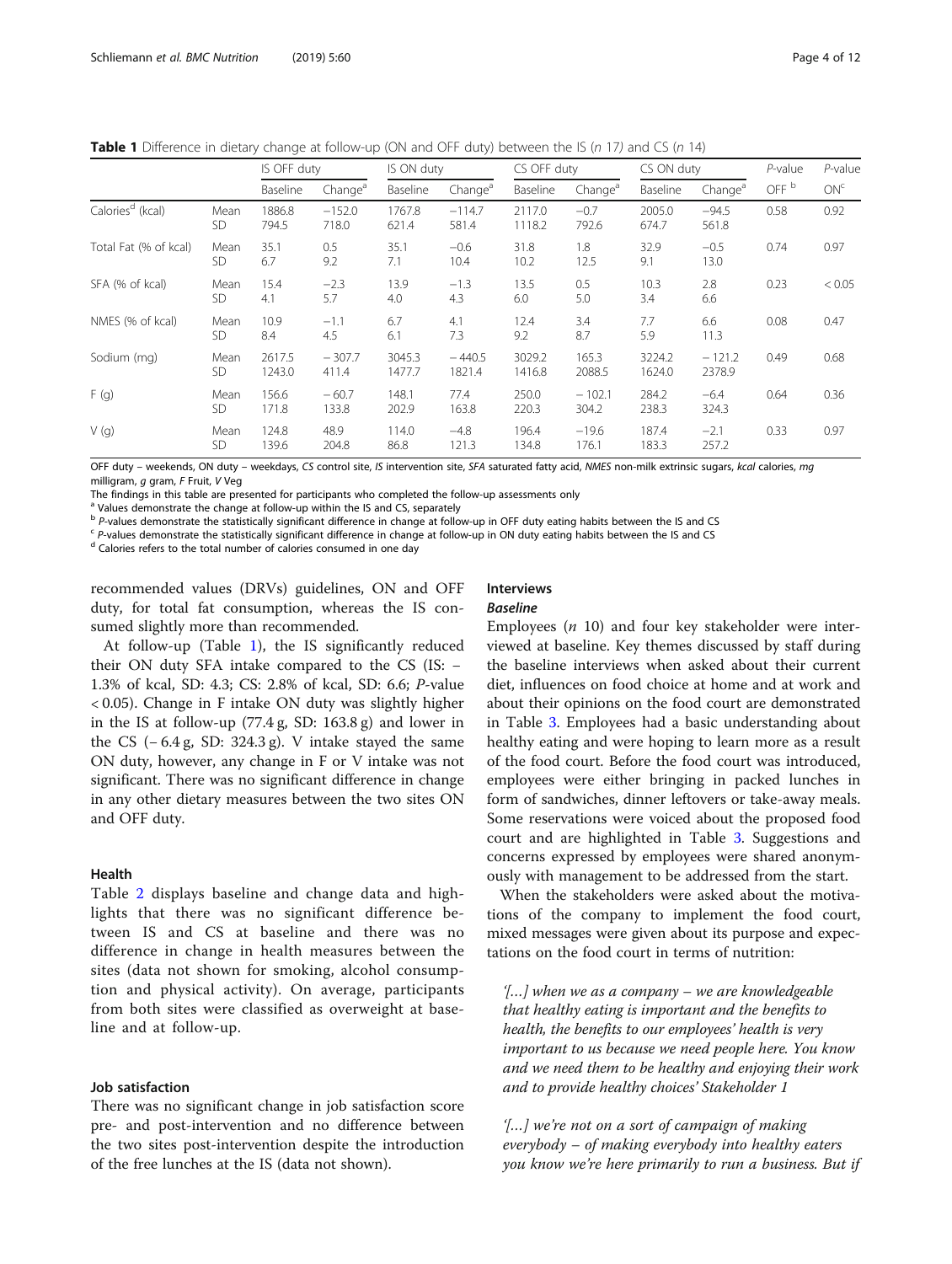<span id="page-4-0"></span>

| <b>Table 2</b> Difference in change in health measures within and between the IS and CS |  |  |  |
|-----------------------------------------------------------------------------------------|--|--|--|
|                                                                                         |  |  |  |

|                                                 |            | IS $(n 17)$     |                          | $P$ -value <sup>a</sup>  | CS(n14)         |                          | $P$ -value <sup>a</sup> | IS <sub>vs</sub>     |
|-------------------------------------------------|------------|-----------------|--------------------------|--------------------------|-----------------|--------------------------|-------------------------|----------------------|
|                                                 |            | <b>Baseline</b> | Change                   |                          | <b>Baseline</b> | Change                   |                         | CS<br>$P$ -value $b$ |
| Change in health<br>measures and<br>EQ-5D score |            |                 |                          |                          |                 |                          |                         |                      |
| Age                                             | Mean<br>SD | 44.6<br>8.4     |                          |                          | 47.7<br>7.6     |                          |                         | 0.30                 |
| Job type office                                 | N (%)      | 4(23.5)         | $\overline{\phantom{0}}$ | $\qquad \qquad -$        | 4(28.6)         | $\overline{\phantom{0}}$ |                         | 0.75                 |
| manual                                          | N (%)      | 13 (76.5)       | $\overline{\phantom{m}}$ | $\overline{\phantom{m}}$ | 10 (71.4)       | $\qquad \qquad -$        |                         |                      |
| Height (cm)                                     | Mean<br>SD | 165.0<br>8.4    | ÷                        | $\overline{\phantom{m}}$ | 168.6<br>8.5    | $\qquad \qquad -$        | $\qquad \qquad -$       | 0.24                 |
| Weight (kg)                                     | Mean<br>SD | 80.7<br>23.9    | $-0.4$<br>1.5            | 0.32                     | 75.4<br>14.2    | 0.6<br>2.0               | 0.24                    | 0.11                 |
| BMI ( $kg/m2$ )                                 | Mean<br>SD | 29.4<br>7.7     | $-0.09$<br>1.0           | 0.71                     | 26.4<br>3.8     | 0.3<br>0.7               | 0.22                    | 0.28                 |
| WC (cm)                                         | Mean<br>SD | 93.4<br>20.6    | 0.9<br>4.6               | 0.43                     | 89.8<br>13.0    | 0.3<br>3.3               | 0.70                    | 0.71                 |
| SBP<br>mmHq                                     | Mean<br>SD | 124.1<br>11.4   | $-0.3$<br>17.8           | 0.95                     | 130.6<br>14.1   | $-4.9$<br>10.3           | 0.10                    | 0.40                 |
| <b>DBP</b><br>mmHg                              | Mean<br>SD | 75.7<br>8.6     | $-0.1$<br>13.7           | 0.97                     | 79.3<br>12.4    | $-2.0$<br>$6.4\,$        | 0.25                    | 0.62                 |
| EQ-5D<br>(total)                                | Mean<br>SD | 23.9<br>1.5     | 0.2<br>0.7               | 0.27                     | 24.4<br>1.4     | 0.2<br>0.7               | 0.27                    | 0.92                 |
| $EQ-5D$<br>(% )                                 | Mean<br>SD | 75.9<br>13.1    | $-4.1$<br>13.8           | 0.24                     | 83.2<br>9.5     | $1.0\,$<br>12.3          | 0.78                    | 0.31                 |

CS control site, IS intervention site, cm centimetres, BMI body mass index, WC waist circumference, SBP systolic blood pressure, DBP diastolic blood pressure The findings in this table are presented for participants who completed the follow-up assessments only

<sup>a</sup> P-values demonstrate the statistically significant difference in change at follow-up within the IS and CS below the IS and the band contained by a band to be a band to be a band to be a band to be a band to be a band t

<sup>b</sup> P-values demonstrate the statistically significant difference in change at follow-up between the IS and CS (except for job type, age, height where P-value demonstrates difference between sites pre-intervention)

healthy eating means people have less absence that obviously has a bottom line impact for us. […] The idea is we are introducing a food court providing food service for people. Not all healthy you know it's not about just, ehm, healthy […].' Stakeholder 2

#### Follow - up

Eleven employees (including employees who completed the baseline interviews and others who did not) from the IS and three of the same stakeholders were interviewed at follow-up. All of the staff reported that they had tried the meals from the food court for at least one to two months when it was introduced. Since then, a number of people had stopped having their lunch from the food court completely (*n* 6), a few were having the lunch provided, but not every day  $(n 3)$ , and around half of the staff were making use of the food court on a daily basis  $(n, 9)$ . Table [4](#page-7-0) presents clear themes and sub-themes that emerged of positive and negative experiences that staff had with the food court.

Stakeholders overall felt that the food court has been a success and that the majority of employees benefited from it.

'I think overall it's been very successful, in that employees that I talked to have all signed up to it, which are the vast majority. All say that they find it very beneficial, particularly from a health perspective but also from the fact that they have the choice and they have all agreed to take up the choice. So it's been very positive all round.' Stakeholder 1

One issue that was brought up was that it was a challenge to please everyone.

'I think the numbers ties you slightly here as well because you're down to 15 and if you're going to split the choice at lunchtime it means that you have an awful lot of waste. It's very difficult to get people pinned down. They're not great at saying that they don't like something until suddenly you bring something different in and then they say "thank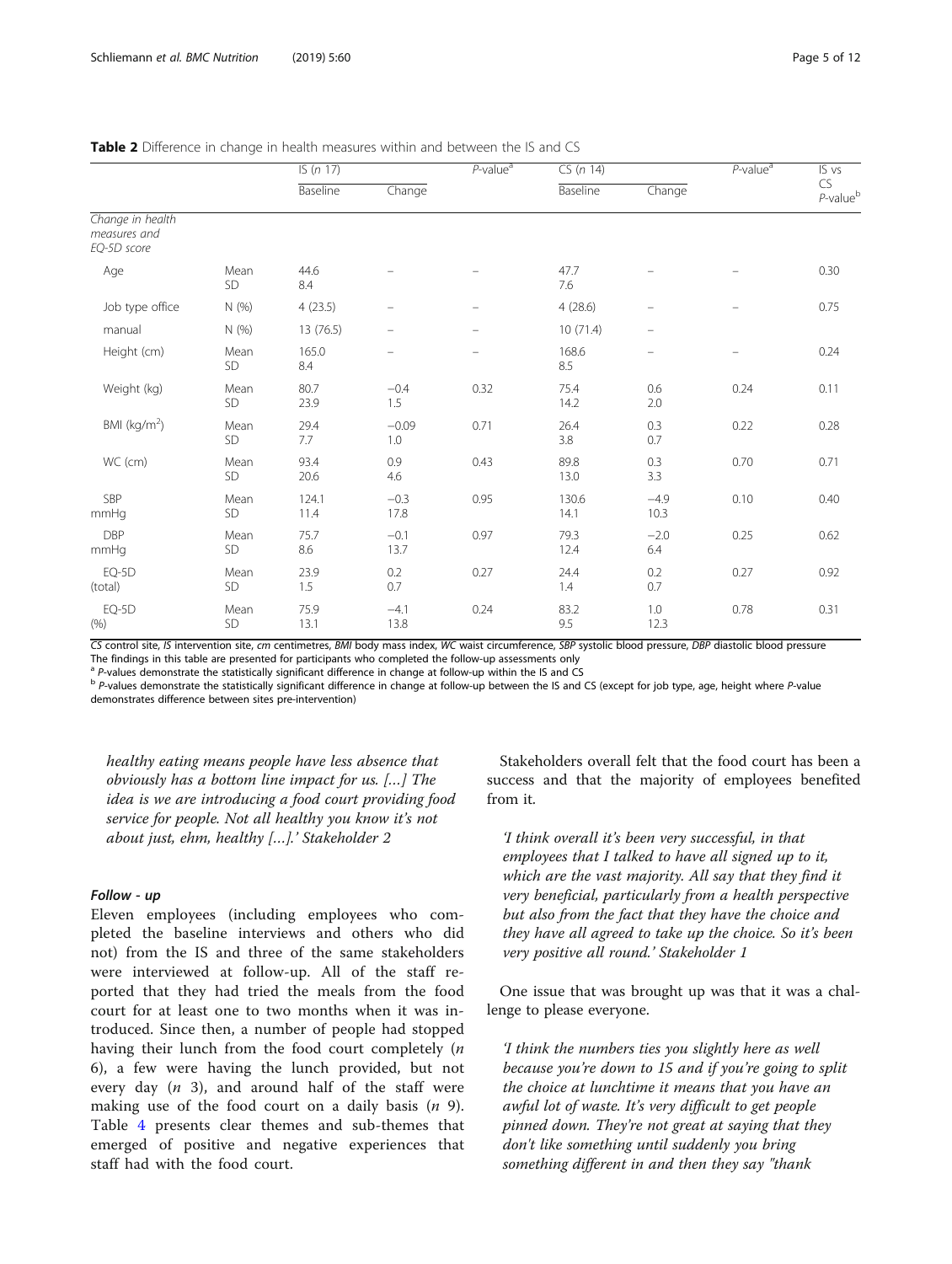| $\frac{1}{2}$                                                                                 |
|-----------------------------------------------------------------------------------------------|
| i<br>)<br>5                                                                                   |
| ゴリンシ                                                                                          |
|                                                                                               |
|                                                                                               |
| $\vdots$                                                                                      |
|                                                                                               |
| ׅׅׅ֧֧֧֧֧֧֧֧֪ׅ֧֧֧֧֧֧֧֧֚֚֚֚֚֚֚֚֚֚֚֚֚֚֚֚֚֚֚֚֚֚֚֚֚֚֝֘֝֘֝֝֡֡֓֡֡֬֓֡֬֓֓֝֓֝֬֝֓֝֬֝֬֝֓֝֬֓֝֬֝֬֝֬֝֬֝֬֝֬֝  |
| <b>A E</b> mployant intensional end that intensional end intensional end.<br>j<br>.<br>]<br>ı |
| ŋ                                                                                             |
| ;<br>Ĭ,                                                                                       |

<span id="page-5-0"></span>

| Pre-intervention interviews  |                                                                                                    |                                                                                                                                                                                                                                                                                                                                                                                                                                                                                                                                                                                                                                                                                                           |
|------------------------------|----------------------------------------------------------------------------------------------------|-----------------------------------------------------------------------------------------------------------------------------------------------------------------------------------------------------------------------------------------------------------------------------------------------------------------------------------------------------------------------------------------------------------------------------------------------------------------------------------------------------------------------------------------------------------------------------------------------------------------------------------------------------------------------------------------------------------|
| Key-themes                   | Sub-themes                                                                                         |                                                                                                                                                                                                                                                                                                                                                                                                                                                                                                                                                                                                                                                                                                           |
| Healthy eating &<br>Health   | Influenced by family members                                                                       | well so he required a lot of attention. So a lot of the time it was just grabbing things on the go you know it was too much time<br>Probably since I've had my son, my priority has changed to seeing that he's ok then if I'm ok and then I had an ill partner as<br>to sit down and cook a meal []'. Female                                                                                                                                                                                                                                                                                                                                                                                             |
|                              | Basic understanding                                                                                | Yeh, ehm, well I think the salt can actually clock up your arteries and well fat it makes your heart work harder and you know<br>things like that.' Female                                                                                                                                                                                                                                                                                                                                                                                                                                                                                                                                                |
|                              | Desire to get a better understanding                                                               | used to say 'a brandy at night and you'll be alright. You know or you go to these Chinese shops these tablets here vitamins take<br>one a day, olive oil or whatever, stuff like there that but then nobody has ever come back and said you know they are good for<br>Oh, I'd love to learn you know a wee bit more stuff like that there you know […] eat the right stuff you know years ago they<br>you are they're not good for you.' Male                                                                                                                                                                                                                                                             |
|                              | Influenced by social gatherings                                                                    | [. ] I would go to a lot of football matches and we go to football games and you know it's all [. . ] chip vans and they're not<br>healthy you know they're in front of you and you feel hungry what do you do?' Male                                                                                                                                                                                                                                                                                                                                                                                                                                                                                     |
| Current lunch<br>practice    | Packed lunches (sandwiches or takeaway meals)                                                      | [] my wife she prepares it. What way do I put it? I try not to – whenever she's making sandwiches you know it's not white<br>bread, its wholemeal bread. []Because she knows I am conscious of what I should eat.' Male                                                                                                                                                                                                                                                                                                                                                                                                                                                                                   |
|                              | Food choice influenced by convenience, (limited)<br>availability, (short) break time, flavour      | They only give you, you come in at eight o'clock and you get half hour. You get one half hour for that whole day [. ] and the<br>half hour you spent trying to get as much in to you, to do you until you get home that night.' Female                                                                                                                                                                                                                                                                                                                                                                                                                                                                    |
|                              | Cost is no issue                                                                                   | [. ] if you go to the fridge and readymade meals you know for example beef curry and rice and then there's sitting beside beef<br>cuny a rice low fat, I pick the low fat one you know I would do that and this costs more it's actually maybe twice the price<br>believe it or not.' Male                                                                                                                                                                                                                                                                                                                                                                                                                |
| Environment<br>Lunch         | Cold lunch room, especially in winter<br>Not very inviting                                         | The canteen like I say it would be nice for, to have a bit of comfort to enjoy, try and enjoy your dinner but if you don't have<br>heating and you have hard plastic cold seats to sit on ehm, it's not nice especially if you only get one break in a day.' Male                                                                                                                                                                                                                                                                                                                                                                                                                                         |
|                              | Lack of healthy options due to location<br>Vending machines are a temptation<br>Limited facilities | hungry again after that and to you know maybe go for a sweet bar or something like that from the machine stuff cause<br>sandwiches you know but its not very healthy like even sandwiches every day cause then you're - you're working and you're<br>There's ten people going in – half an hour and there's two microwaves. Ten people to get through in half an hour and a<br>[[…] there should be more meals in work […] I sometimes I bring my own meals and sometimes but often just revert to<br>microwave maybe two minutes time you can't even do that.' Male<br>you feel a wee bit sugarish coming on [].' Male                                                                                   |
| Responsibility<br>Company's  | Lunches are not the responsibility of the employer<br>(some agree/ some disagree)                  | "Yes of course, because I mean it gets promotion in the schools and so forth so why not in the workplace to keep it going."<br>'I don't think they're responsible for it you know cause everybody sort of can eat what they want but you know it certainly<br>doesn't do anyone any harm trying to maybe change people's mind-sets on what's healthy and what's not.' Male<br>Female                                                                                                                                                                                                                                                                                                                      |
| Concerns about<br>Food Court | Not enough supply (last people go hungry)<br>Healthiness of the food                               | them so you don't want anyone not to have any lunch so I think it just needs to be put in place to ensure that there is enough<br>$\mathit{f} \ldots$ If they're thinking of bringing food in you don't know whether it's been processed and stuff like that you know you would<br>processed food and stuff like that. Processed foods contain a lot of additives you know and it's not healthy you know.' Male<br>I think there are worries that the last one in the queue won't get anything and maybe they have possibly nothing else with<br>like to see it you know a canteen is fresh, they do fresh stuff there they cook it there and then they don't have you know<br>food for everyone.' Female |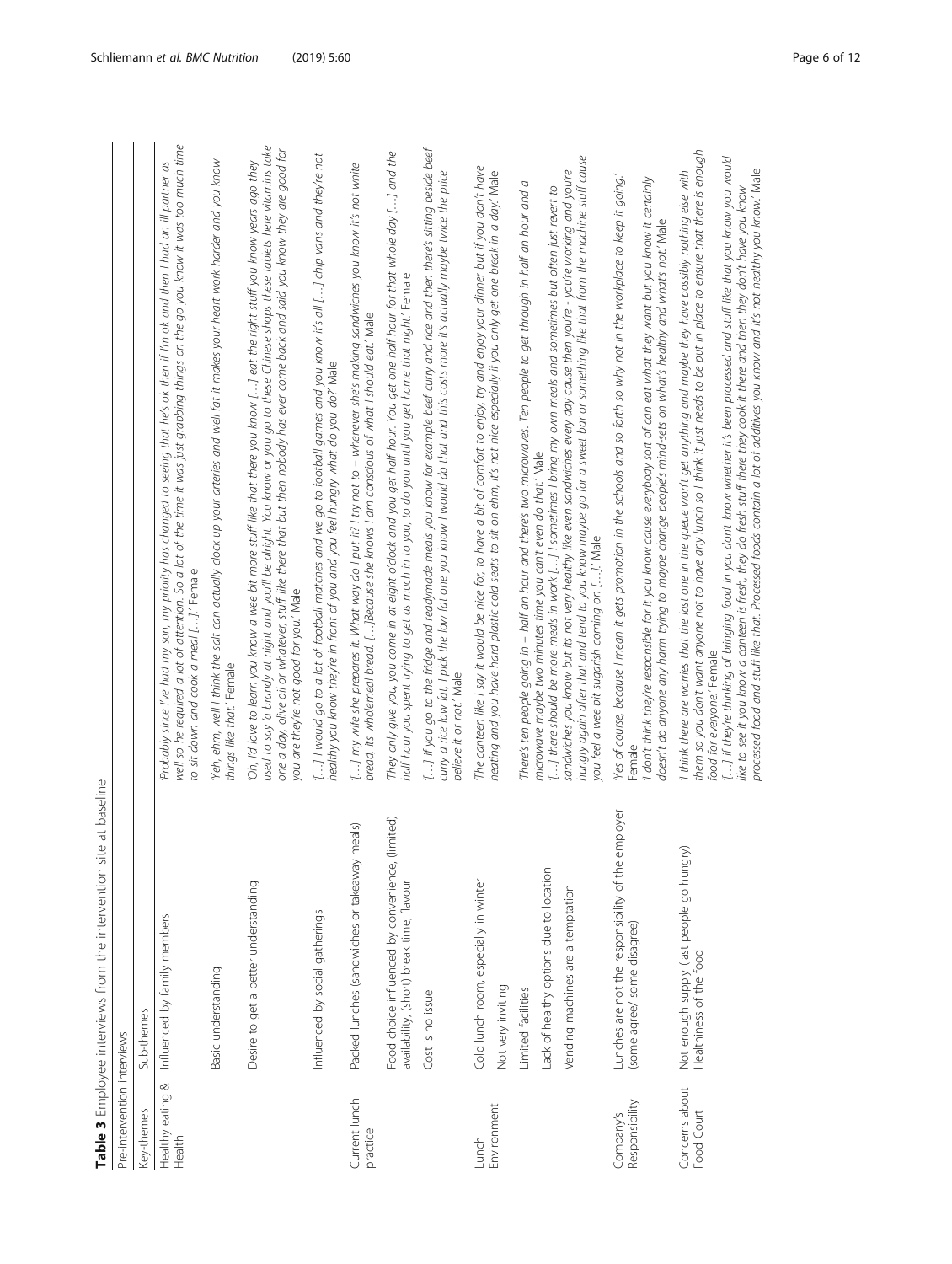| . המו+מות //<br>I                                          |
|------------------------------------------------------------|
|                                                            |
| $\tilde{\Omega}$                                           |
|                                                            |
|                                                            |
|                                                            |
|                                                            |
|                                                            |
| うっこう ソンラーミ                                                 |
|                                                            |
|                                                            |
|                                                            |
|                                                            |
|                                                            |
|                                                            |
|                                                            |
|                                                            |
|                                                            |
|                                                            |
| $\frac{1}{2}$                                              |
| $\frac{1}{2}$                                              |
|                                                            |
|                                                            |
| $\frac{1}{2}$                                              |
|                                                            |
|                                                            |
|                                                            |
|                                                            |
|                                                            |
|                                                            |
|                                                            |
|                                                            |
| . Important intensiess trom the intension cite at hacelit. |
|                                                            |
|                                                            |
|                                                            |
|                                                            |
|                                                            |
|                                                            |
| $\frac{1}{2}$                                              |
| Table 3                                                    |
|                                                            |
|                                                            |
|                                                            |
|                                                            |

| Pre-intervention interviews               |                                                                        |                                                                                                                                                                                                                                                                                                                                                                                                                                                                      |
|-------------------------------------------|------------------------------------------------------------------------|----------------------------------------------------------------------------------------------------------------------------------------------------------------------------------------------------------------------------------------------------------------------------------------------------------------------------------------------------------------------------------------------------------------------------------------------------------------------|
| Key-themes                                | Sub-themes                                                             |                                                                                                                                                                                                                                                                                                                                                                                                                                                                      |
| Suggestions for Light lunch<br>food court |                                                                        | It's a lighter lunch that we should be having because when people are working hard all day and they go home in the evenings<br>their dinner is their main meal [].' Female                                                                                                                                                                                                                                                                                           |
|                                           | seasonality important (hot food in winter, lighter<br>foods in summer) | I think it has to be seasonal you know I have salads throughout the summer but coming to the cooler weather I want<br>something warm.' Female                                                                                                                                                                                                                                                                                                                        |
|                                           | Variety of different foods                                             | '[] the food would need to be a different variety. It can't be the same food all the time.' Female                                                                                                                                                                                                                                                                                                                                                                   |
|                                           | Healthy snacks                                                         | Maybe if there was fruit, like a fruit machine. […] it's just not readily available and it's, I don't want to go to the shop and get a<br>banana.' Male                                                                                                                                                                                                                                                                                                              |
|                                           | Hygiene (messy and unappealing)                                        | [] if it was like a buffet thing – they would eat all round them and pick through it and get on and that would turn an awful<br>lot of people of []'. Female                                                                                                                                                                                                                                                                                                         |
|                                           | Not meeting everyone's taste                                           | 'Well if there was food provided then again you know its hard catering for a lot of different tastes.' Male                                                                                                                                                                                                                                                                                                                                                          |
| earning from<br>intervention              | mprove eating habits as result<br>Learn about healthy eating           | You don't know what's good for you and what's bad for you – you know we haven't been sort of educated so that's why I was<br>people's mindsets on what's healthy and what's not. To be honest we – you know people don't really know what they're eatina,<br>[…] everybody sort of can eat what they want but you know it certainly doesn't do anyone any harm trying to maybe change<br>keen for this too – maybe I learn something it'll be a benefit to me.' Male |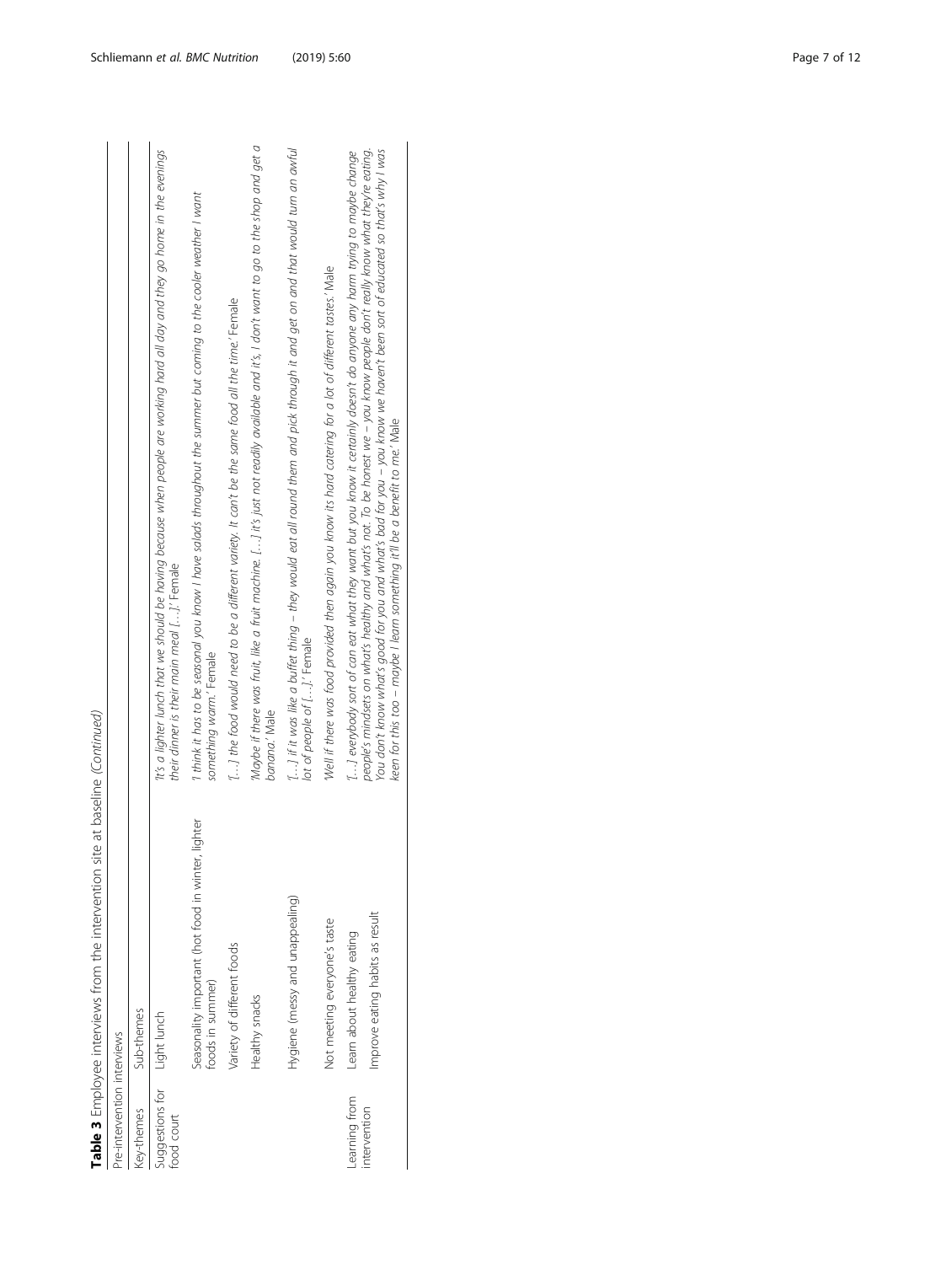<span id="page-7-0"></span>

|                               | Table 4 Employee interviews from the intervention site at follow-up                       |                                                                                                                                                                                                                                                                                                                                                                                                                                                                                                                                                                                      |
|-------------------------------|-------------------------------------------------------------------------------------------|--------------------------------------------------------------------------------------------------------------------------------------------------------------------------------------------------------------------------------------------------------------------------------------------------------------------------------------------------------------------------------------------------------------------------------------------------------------------------------------------------------------------------------------------------------------------------------------|
| Post-intervention interviews  |                                                                                           |                                                                                                                                                                                                                                                                                                                                                                                                                                                                                                                                                                                      |
| Key-themes                    | Sub-themes                                                                                | Quotes                                                                                                                                                                                                                                                                                                                                                                                                                                                                                                                                                                               |
| Food handling<br>and sourcing | Food handling practices of some staff members                                             | me finished. [] Another thing, whenever you're on the late shift the food is sitting out from 12<br>o'clock to 2 o'clock and flies, and we're now coming into the time when there's flies, I seen flies.<br>The hygiene, I would be a very picky eater, and that's just me personally, but on two occasions<br>The hygiene, just people doing things that I wouldn't want done, that I would be easy put off,<br>I've seen two people licking the knife and putting it into the butter. Now that does me, that's<br>so, therefore, that would just finish me.' Female                |
|                               |                                                                                           | success, I think. There's too many people handling food and trying to  not putting food away<br>If it was just down to her, personally, I think it would be far better, it would be more of a<br>properly and not storing it properly and just that.' Female                                                                                                                                                                                                                                                                                                                         |
|                               | Deteriorating quality of food                                                             | freezer and they're buying the deals, 2 for 1. Frozen pies from [the value supermarket] you don't<br>They're going for [value supermarket] now and the theory I think behind it is, they're getting a<br>know what's in it.' Female                                                                                                                                                                                                                                                                                                                                                  |
|                               | Food waste                                                                                | Whenever the food court is going on, there's an awful lot of food actually thrown out, so there<br>is. When there is soup, and they don't like soup, they're not having it.' Female                                                                                                                                                                                                                                                                                                                                                                                                  |
| Food                          | Good availability of food<br>Enjoy the food served                                        | the food court, if I start that bit earlier, and sometimes I would say that I'm eating too much<br>It's been dead on, it's been great. Sometimes I would still bring a sandwich, even I'm getting<br>[] But, as I say, I'm happy enough with it, I think it's dead on.' Male                                                                                                                                                                                                                                                                                                         |
| Staff                         | Service staff friendly and accommodating                                                  | maybe a side salad, you know. But the food did taste, [the lady serving the food] is actually<br>reasonable slice and not too much of the bread with it, pie and bread, you know, pie and<br>There was nice looking pie there but I wouldn't really call it healthy, but if you take a<br>doing a good job. Female                                                                                                                                                                                                                                                                   |
| Environment                   | Improved Facilities (new look and heating)                                                | It's always a bit cleaner. We had a wee bit of bother with the heat in winter there. Sometimes<br>you were going in and maybe one heater, but they've got the heating on in it now, you feel<br>more comfortable.' Male                                                                                                                                                                                                                                                                                                                                                              |
| Social aspect                 | Encouraged office workers to have lunch in the communal eating facilities                 | We would have probably always ate at our desks before, which now we're using the canteen,<br>which I think is definitely better. It's a bit more social and get away from the computer and<br>everything, so I do think that's a big positive that has come out of it, definitely.' Female                                                                                                                                                                                                                                                                                           |
| education<br>Lack of          | Feeling of being misled at the start, expected to learn about healthy eating              | There have been an awful lot of wires crossed. It's not what I think it would be. We were really<br>looking forward to it, to what we would be educated on [] to what we would be eating.'<br>Female                                                                                                                                                                                                                                                                                                                                                                                 |
|                               | tion control were not met - disappointment<br>Expectations on nutritional quality and por | I don't think they were changes for the good, so I don't.A lot of issues. I think at the start I, with<br>weeks, maybe not even that, and I was eating far more, far, far more. [] Plus, to me, it wasn't<br>a lot of other people, got their wires crossed. I thought that it would be like an education on<br>salads and such and such instead of that, but it wasn't what I thought. I did try it for 6 to 8<br>what you could eat. Say, for instance, if you took a piece of Shepherd's Pie, you could have<br>healthy food, it wasn't portion controlled. Female                |
| behaviour<br>Personal         | Lack of control about personal diet                                                       | was used to bringing in what I had in my lunch box, eating it and that was basically it. But it's<br>all probably about will power, you know, and you have a line of stuff, a wee bit of this, a wee<br>nutrition available, but me personally; I think it wasn't what was discussed at the start. [] I<br>Well, to be honest, at the start I was pretty upbeat about it but whenever it did start I felt it<br>wasn't what I had signed up for. I had signed up for more portion control and a lot more<br>bit of that and before you know it I was probably eating too much.' Male |
|                               | Open to trying new food and would like to see a greater variety (this was reported by     | Probably the soup, I love soup but I think a variety would be good. I know at the start there                                                                                                                                                                                                                                                                                                                                                                                                                                                                                        |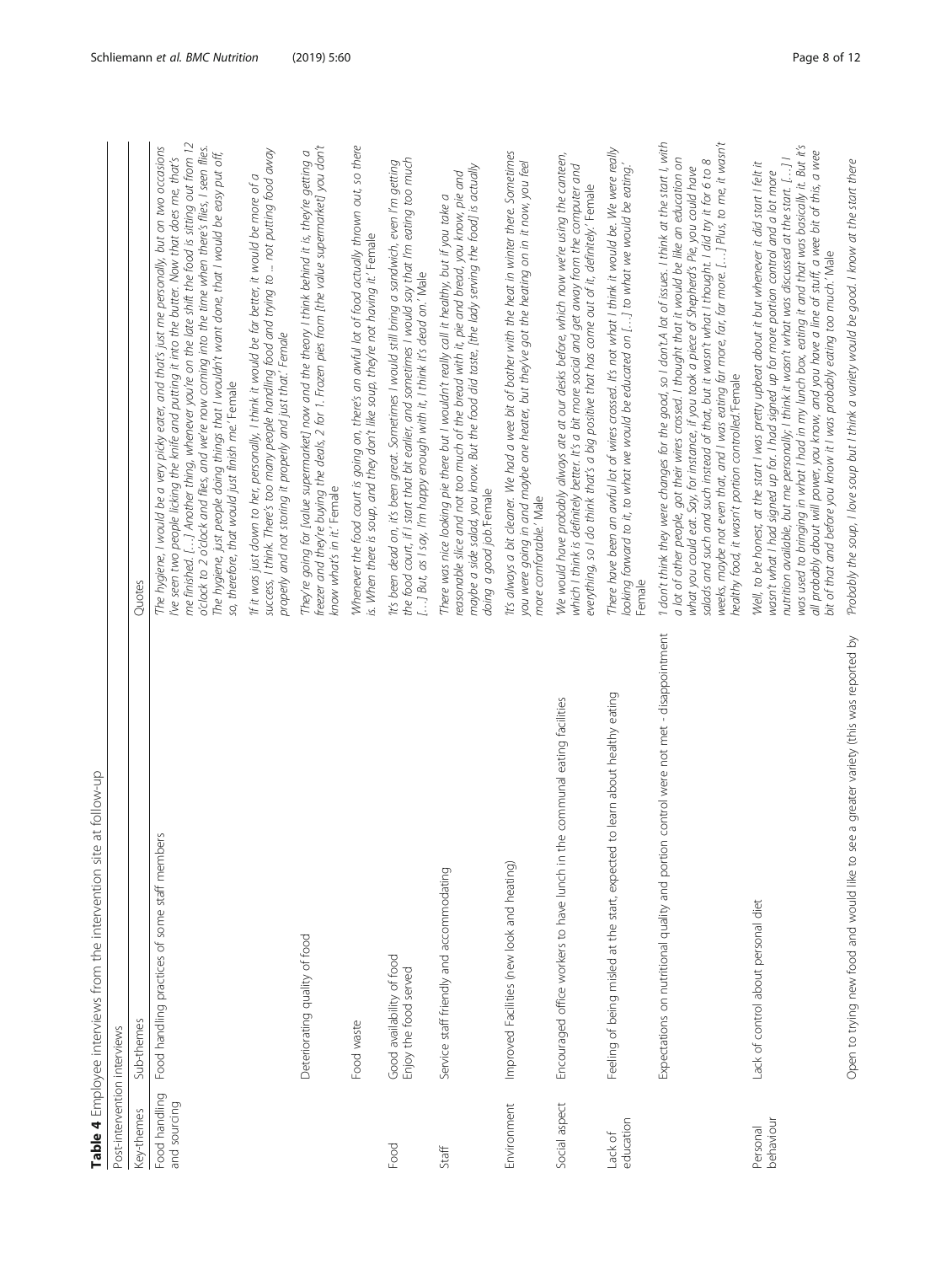Table 4 Employee interviews from the intervention site at follow-up (Continued) **Table 4** Employee interviews from the intervention site at follow-up (Continued)

|      | Post-intervention interviews                                                                                                                                              |                                                                                                                                                                                                                                                                                                                                                                                                                                                                                                                     |
|------|---------------------------------------------------------------------------------------------------------------------------------------------------------------------------|---------------------------------------------------------------------------------------------------------------------------------------------------------------------------------------------------------------------------------------------------------------------------------------------------------------------------------------------------------------------------------------------------------------------------------------------------------------------------------------------------------------------|
|      | Key-themes Sub-themes                                                                                                                                                     | Quotes                                                                                                                                                                                                                                                                                                                                                                                                                                                                                                              |
|      | new foods (found in people who took<br>employees who didn't take lunch and people who took lunch occasionally)<br>Repetitive food choices and reluctant to try<br>unches) | be enjoying it. You don't want to be, "oh here we go; vegetable soup - again!" that sort of way.'<br>inow that variety is definitely the big thing. If you're going to pay for something you'll want to<br>was butternut squash or carrot and lentil, and they're all things that I wouldn't have ate but<br>they're pureed and in the soup they're tasty. [] I would like to see a bit more variety, I just<br>with tasting them here I now like them I don't like eating carrots by themselves but when<br>Female |
| Venu | will be served)<br>Menu was not displayed (not knowing what                                                                                                               | 'I probably would bring my lunch on the day, it all depends what was on [the menu].<br>Sometimes the menu is up and sometimes it isn't.' Female                                                                                                                                                                                                                                                                                                                                                                     |
|      |                                                                                                                                                                           |                                                                                                                                                                                                                                                                                                                                                                                                                                                                                                                     |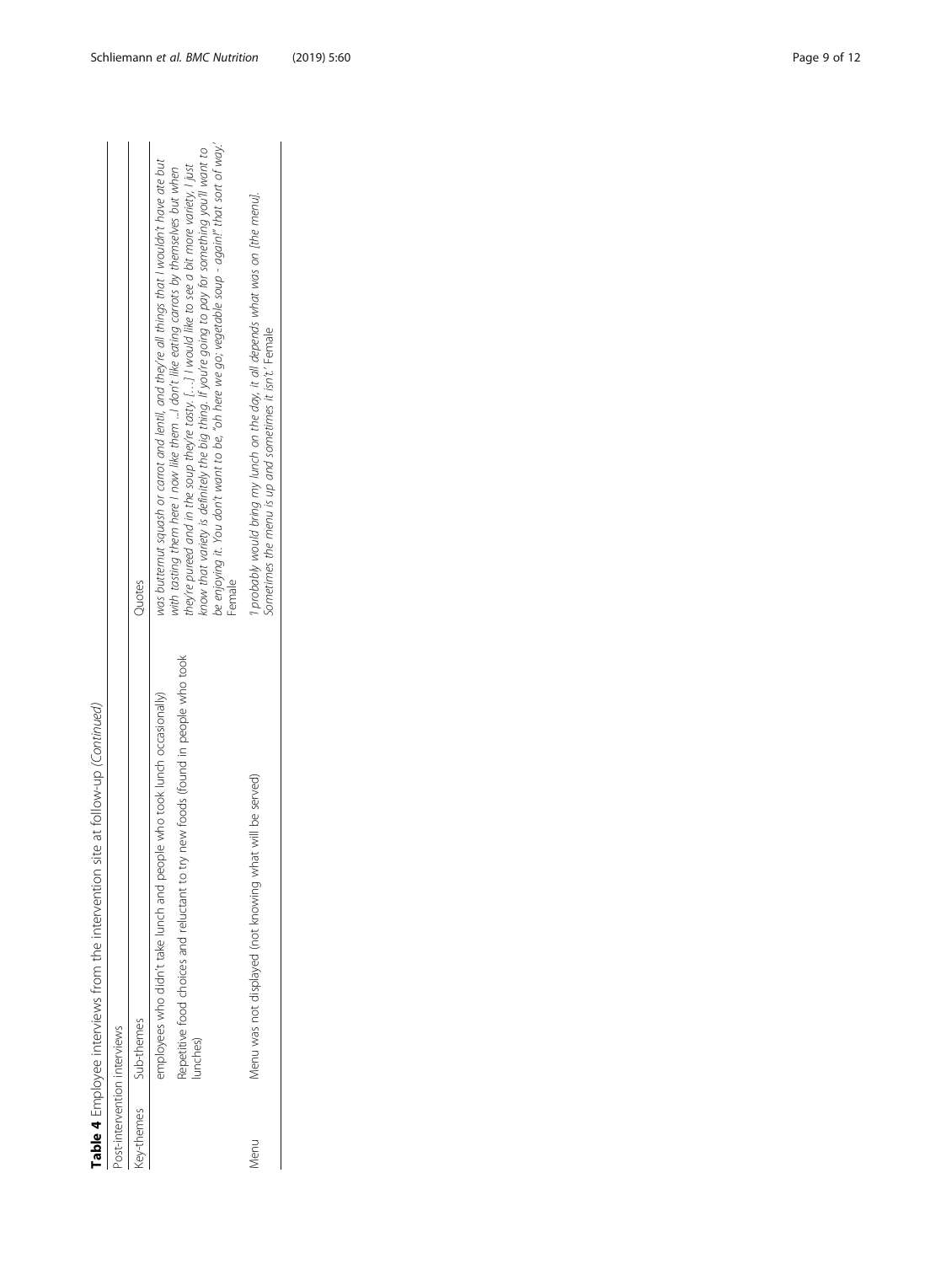goodness, there's no … " whatever it is, you know?[…] it sort of does get more difficult to get the right choices on and things. They're very conservative eaters here.' Stakeholder 3

The limited amount of resources put aside for the food court was also reported as a challenge:

'I suppose sometimes I feel that my hands are tied time wise and money wise, that there's only a certain amount that I can dedicate it to it.' Stakeholder 4

Based on the feedback by staff and stakeholders, the research team made improvement suggestions to the management regarding improvement of the food court, its continuation and extension to the CS (Table 5).

# **Discussion**

This was one of the first interventions to assess the introduction of the provision of free lunches to a worksite that represented a small workplace environment. The results showed small, significant results in SFA intake in the IS compared to the CS. No changes in F or V intake, other dietary measures, health or work-related measures were found. This study highlights the challenges that need to be considered when implementing an on-site catering facility free of charge for staff.

Research studies on dietary behaviour change interventions more frequently implement environmental changes to workplace canteens and it has been suggested that such changes can lead to positive effects in diet and health- related measures. An example where a workplace canteen intervention has significantly improved people's diet habits was recently published by Lassen et al. [[19](#page-11-0)]. They demonstrated that improving the nutritional quality of

Table 5 Suggestions made to management to improve the food court

- Allocate more preparation time and/ or budget to prepare the meals to ensure appropriate quality of food
- Increase variety of foods, e.g. let staff choose between two or more options if the initiative is extended to the larger site
- Reduce food waste, e.g. only provide food for people who indicate they would like to eat that day
- Improve portion control, e.g. limit choice of foods on offer in one day (only the hot meal or sandwich + salads and fillings) and portion out hot food
- Improve hygiene applied by all members of staff, e.g. brief staff on food handling and appropriate hygiene practices
- Make weekly menu available to staff in advance
- Communicate a clear rationale for the food court to employees eating lunch (recommend to focus on wholesomeness and healthiness of meals; minimal preparation time at home; opportunity for staff to interact)

canteen meals improved F intake and reduced fat and energy consumption of health professionals. However, it is not a surprise that very small changes in diet and health-related measures were seen as part of the free lunch intervention, as there was a limited focus on the nutritional content of the lunches that were provided. This may have been a result of the lack of guidance from managers on the aim of the food court, who, when interviewed, had mixed views on the nutritional standards of the lunches that should have been provided.

Most of the dietary intervention studies published emphasised the healthy eating aspect to ensure the nutritional quality of the food provided [[12](#page-11-0), [20](#page-11-0), [21](#page-11-0)]. Workplace diet interventions designed in line with dietary guidelines have been linked to positive changes in F and V consumption as well as improvements in other nutrients [\[3,](#page-11-0) [21,](#page-11-0) [22](#page-11-0)]. In contrast, the free lunch provision was only overseen by the managers and catering staff who were not trained nutrition experts. This highlights the importance of designing dietary interventions in line with dietary guidelines and working with trained experts to do so in order to maximise the chances of seeing improvements in dietary outcomes.

One limitation to the findings in diet outcomes is that all information was self-reported. Self-reported diet measures may be biased by under-reporting in the IS which may be indicated by the reduction in kcal in the IS, both, ON (− 114.7 kcal, SD: 581.4) and OFF duty (− 152.0, SD: 718.0) compared to the CS (− 94.5, SD: 561.8 and − 0.7 SD: 792.6 respectively). The 24-h diet recall does not reflect habitual diet intake and relied on the assumption that participants have similar eating habits most days. Although the 24-h diet recall may have limitations, it allows an insight into the differences in eating habits between weekend days and weekdays and adds important information to the literature, as this is a relatively unexplored topic.

Another limitation was the lack of clear guidance on the nutritional content of the lunches from management. Although the catering staff made an effort to serve nutritious lunches, due to limited time and resources and different eating preferences of staff, this was not always possible and may have contributed to the lack of long-term uptake and the small number of employees who had lunches from the food court at follow-up. Furthermore, the drop-out rate of the study was relatively high and further reduced the already initially small participant numbers. However, as the free lunch initiative was a pilot project, the information collected was valuable to inform a potentially larger project. The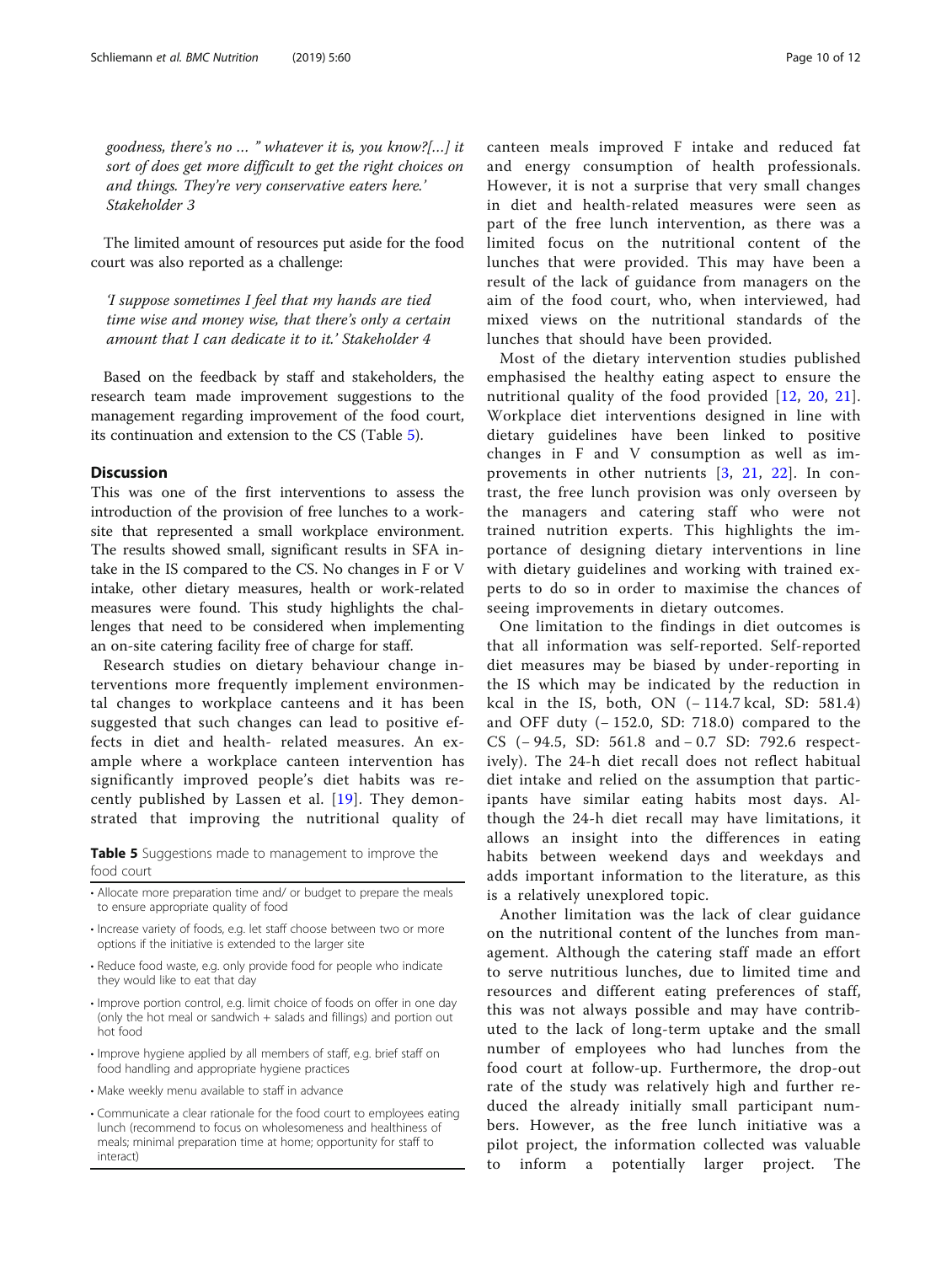<span id="page-10-0"></span>intervention was co-developed with the management and workforce, however, a theoretical basis was not considered. Workplace diet interventions may be more effective when based on theory [[3](#page-11-0)], which should be considered for future interventions.

The fact that this was a controlled study means that any statistically significant changes seen were likely a result of the intervention. Although this study took place in a company employing over 300 staff, the intervention took place at a small worksite with only 20 staff that was separate to the rest of the company. Devine et al. suggested that especially small rural workplaces are overlooked in health promotion workplace interventions [[23](#page-11-0)]. Therefore, this is one of the few studies that highlight the challenges of implementing diet interventions in smaller companies that currently offer no food provision on site. Even though not many companies will be able to afford to offer free lunches to their staff, lessons can be learned from this study with regards to challenges and facilitators to consider when implementing environmental interventions in small worksites. The qualitative feedback gives helpful insights into why this intervention did not have the desired effects in improving overall eating habits of staff and the barriers to successfully implementing the food court.

The findings suggest that future workplace interventions that aim to improve diet- and health-related measures need to strongly emphasise the importance of a well-balanced diet and nutritious meals to staff. Furthermore, decreasing the availability of unhealthy food and limiting portions sizes served may be important to achieve the desired improvements. As a free lunch intervention may not be realistic for most workplaces, employers should work with catering staff and employees to find a solution that is low-cost to implement and acceptable to staff to increase the likelihood of long-term sustainability. It would be of interest to compare the diet and health measures of workers who had the lunches compared to workers who did not have the lunches from the IS in a larger study. Comparing the meal composition of meals prepared at work compared to those prepared at home would also be of interest.

# Conclusion

The results from this pilot study suggest that the provision of the free lunches overall had little effect on employees' F and V intake, overall dietary habits, health measures and job satisfaction. There was a lack of clear rationale and aim of the lunches from the management at the start of the introduction of the food court, which may be an explanation for the small change in outcome measures. Employees had mixed feelings on the service provided by the company. Involving employees in designing a healthy eating intervention at work and combining environmental components with education may improve staff buy-in and potentially lead to a more significant result in diet and health-related measures.

#### Supplementary information

Supplementary information accompanies this paper at [https://doi.org/10.](https://doi.org/10.1186/s40795-019-0321-8) [1186/s40795-019-0321-8.](https://doi.org/10.1186/s40795-019-0321-8)

Additional file 1. Employee Topic Guide. This file contains the baseline and follow-up employee interview topic guide that was used to assess their motivation and views on healthy eating at work and the acceptability of the lunches as well as feedback on the food court at follow-up.

#### Abbreviations

BMI: Body mass index; CS: Control site; DBP: Diastolic blood pressure; F: Fruit; H: Hour; IS: Intervention site; NI: Northern Ireland; NMES: Non-milk extrinsic sugar; OFF duty: During the weekend; ON duty: During weekdays; SBP: Systolic blood pressure; SD: Standard deviation; SFA: Saturated fatty acid; UK: United Kingdom; V: Vegetables; WC: Waist circumference

#### Acknowledgements

The authors extend their sincere thanks to the workplace that participated in the study.

#### Authors' contributions

JVW, MCM and DS conceptualised and planned the project. DS coordinated the study and data collection, conducted the statistical analysis and drafted the manuscript. JVW led the editing and refinement of the manuscript. All authors contributed to, reviewed and approved the final manuscript

#### Funding

Funding was provided by the John Wilson Memorial Trust who had no role in the study design, data collection, analysis and interpretation.

#### Availability of data and materials

The datasets used and/or analysed during the current study are available from the corresponding author on reasonable request.

#### Ethics approval and consent to participate

Ethical approval for the study was granted by the School of Medicine, Dentistry and Biomedical Science Research Ethics Committee, Queen's University Belfast (Ref [14](#page-11-0).23). Written consent was obtained from all participants prior to study commencement.

#### Consent for publication

Consent for publication was signed by all study participants.

#### Competing interests

The authors declare that they have no competing interests.

# Received: 27 March 2019 Accepted: 5 November 2019

#### References

- Lopez AD, Mathers CD, Ezzati M, Jamison DT, Murray CJL. Global and regional burden of disease and risk factors, 2001: systematic analysis of population health data. Lancet. 2006;367:1747–57.
- 2. Kahn-Marshall JL, Gallant MP. Making healthy behaviors the easy choice for employees: a review of the literature on environmental and policy changes in worksite health promotion. Health Educ Behav. 2012;39:752–76.